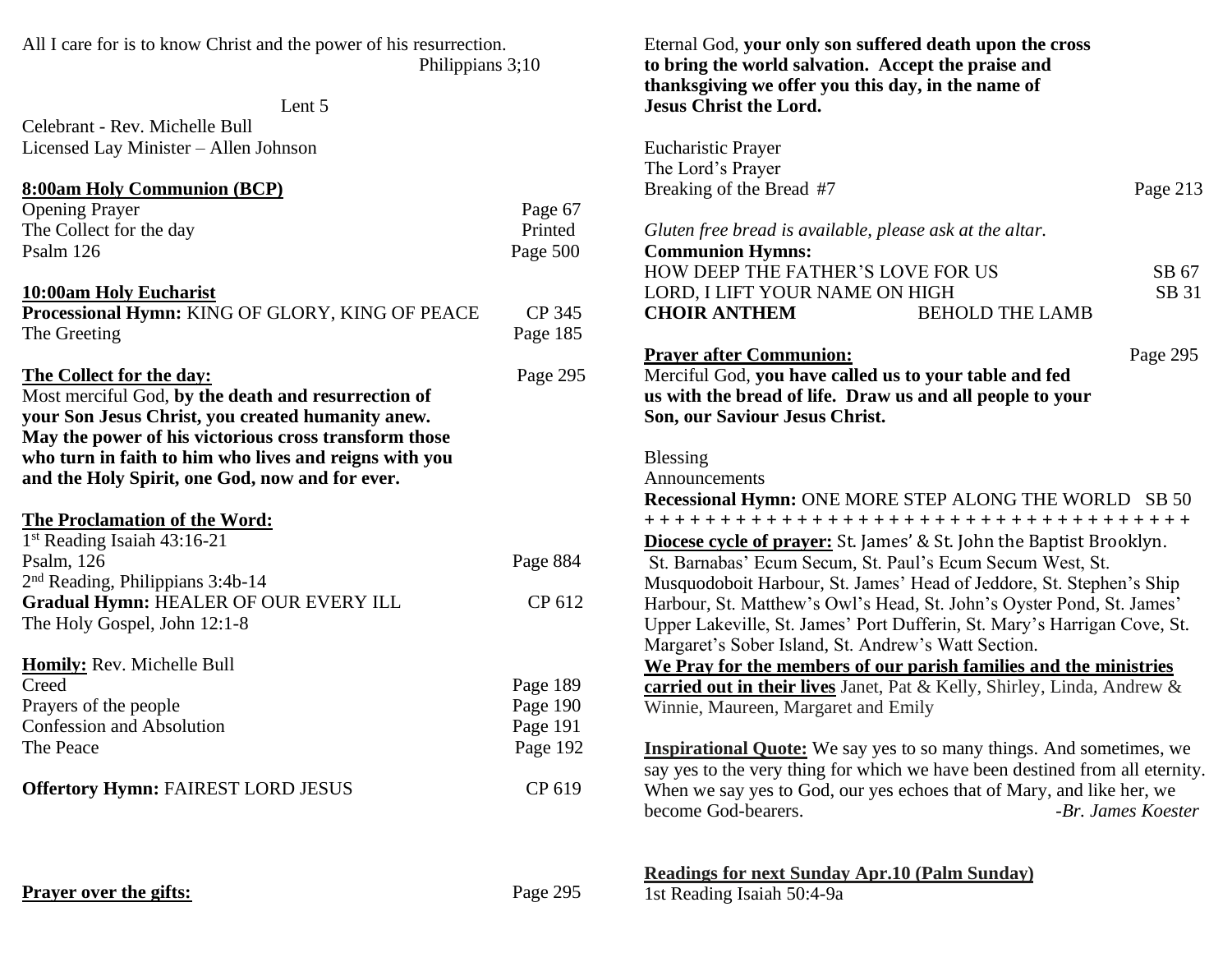Psalm 31:9-16 2nd Reading Philippians 2:5-11 The Holy Gospel Luke 22:14-23:49

## **This week in our parish**

| Sunday Apr.3            | 8:00am Holy Communion                |
|-------------------------|--------------------------------------|
|                         | 10:00am Holy Eucharist               |
| Wed, Apr.6              | 11:00am Holy Communion & Study Group |
| Thurs, Apr 7            | 10:30 Melville Gardens Service       |
| Sun Apr. 10 Palm Sunday | 8:00am Holy Communion                |
|                         | 10:00am Holy Eucharist               |

## **Notices**

**Easter Memorials** If you wish to submit your loved one's names for the Easter Memorials, please submit them to the office before April 14.

**Covid Reopening:** Just a note that we are continuing Covid restrictions at Emmanuel for a little while, and when we do start to drop them it will be gradually, and of course anyone is welcome to continue as long as they like personally. Right now, we are still wearing masks and maintaining distance. And of course, staying home when sick. This is a way we can show our love for one another. Thanks for your patience.

**Short Term Hall Rental Coordinator**: We are currently looking for someone to coordinate short term hall rentals. Most of these are weekend rentals. Carol is still doing the long-term rentals. If you or a small group of you would be interested, please speak to me or Carol. We need someone who is both organized and friendly. This will bring in some much-needed revenue for the parish. Thanks.

**PWRDF Campaign**: We have raised \$275 of our \$1500. Another tip for helping with climate action is to use reusable items, such as rags for cleaning or hand drying instead of paper towel. This uses much less water, power, landfill space, and trees.